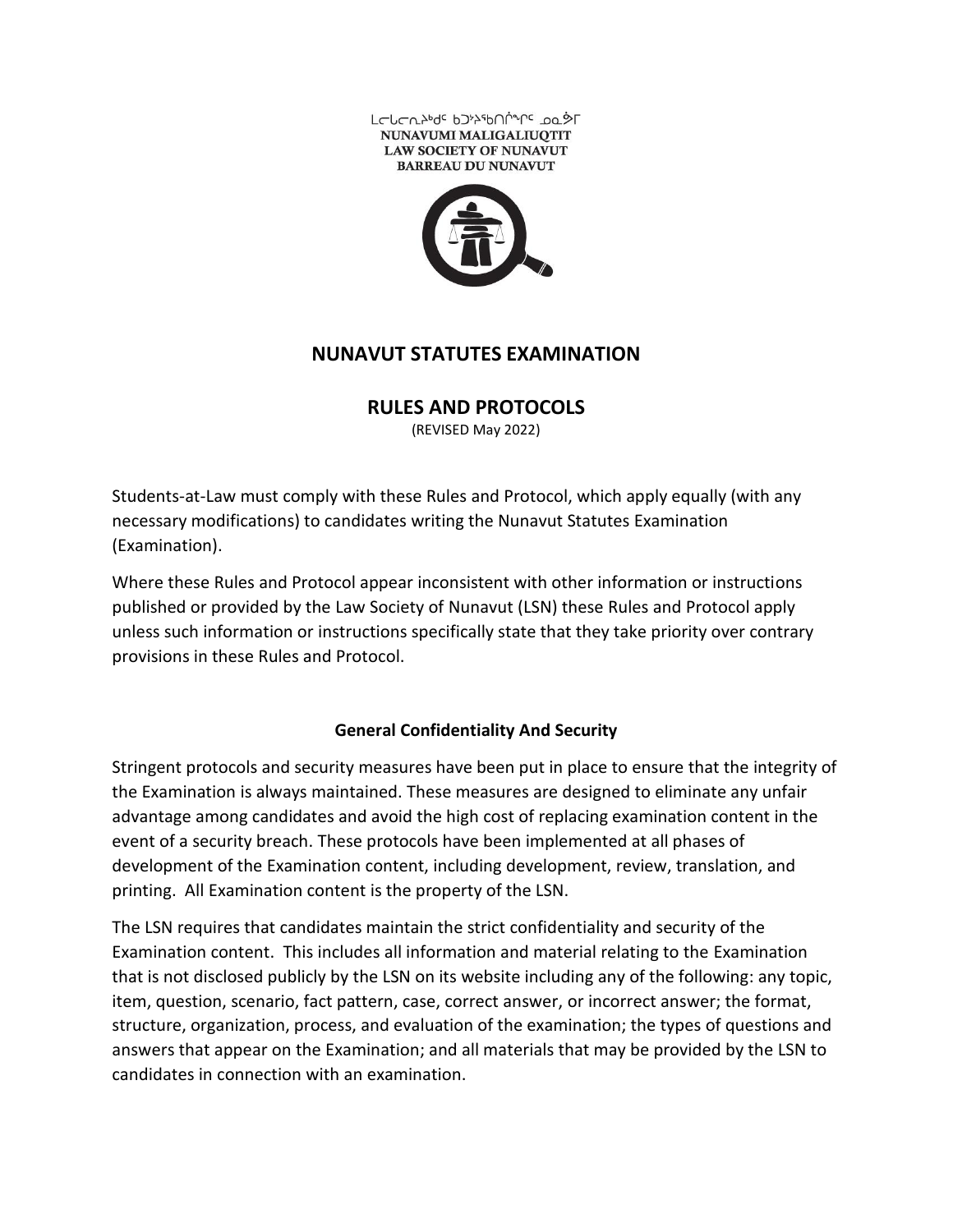To preserve the security, confidentiality, and integrity of the examination **candidates are strictly prohibited from receiving from, or disclosing to any person or organization, from reproducing (through memorization or by any other means), or from publishing any Examination content.**

#### **Registration**

To be eligible to write the Examination the candidate must be a student-at law in good standing with the LSN at the time of registration and on the day the Examination is taken. A student-atlaw may not write the Examination during a time when the articling term is paused but may otherwise register to write the Examination at any point during the articling term.

The Examination will be offered by the LSN at least twice per calendar year, usually in the spring and fall. The Examination will be offered in Iqaluit. Subject to approval, candidates who are not in Iqaluit may request to write the Examination in the city/community where they are completing their articling term.

Students-at-law must complete the required registration form and submit the form along with accompanying documentation and fees by the required deadline. **Candidates who do not meet the registration deadline will not be permitted to write the Examination at that sitting.**

Students-at-law who submit an incomplete registration form will be required to re-submit the form and accompanying documentation. A registration is not deemed to have been received until it is complete. It is strongly recommended that the form be submitted as soon as possible in order to ensure it is completed by the application deadline.

After a completed form is received the student-at-law will receive a **Candidate Identification Number**. This number will ensure that examinations are marked anonymously and will be the only identifying feature on the answer sheet. Care should be taken to record the number and not lose it.

### **Deferral:**

If a candidate has registered for an examination sitting but is not ready to sit the Examination on that date the candidate may request a deferral. Upon request, the LSN will grant a deferral of an examination. **Deferral is to the next regularly scheduled examination date.** This may result in a delay in the student's eligibility for call and admission to the LSN. **There is no cost to write a deferred examination if it is received more than 5 business days before the sitting of the Examination**.

**If a candidate fails to attend an examination sitting without requesting a deferral the candidate will forfeit the fees paid and will be invoiced for any subsequent sitting.** 

To apply for a deferral candidates must send a written request to the CEO of the LSN.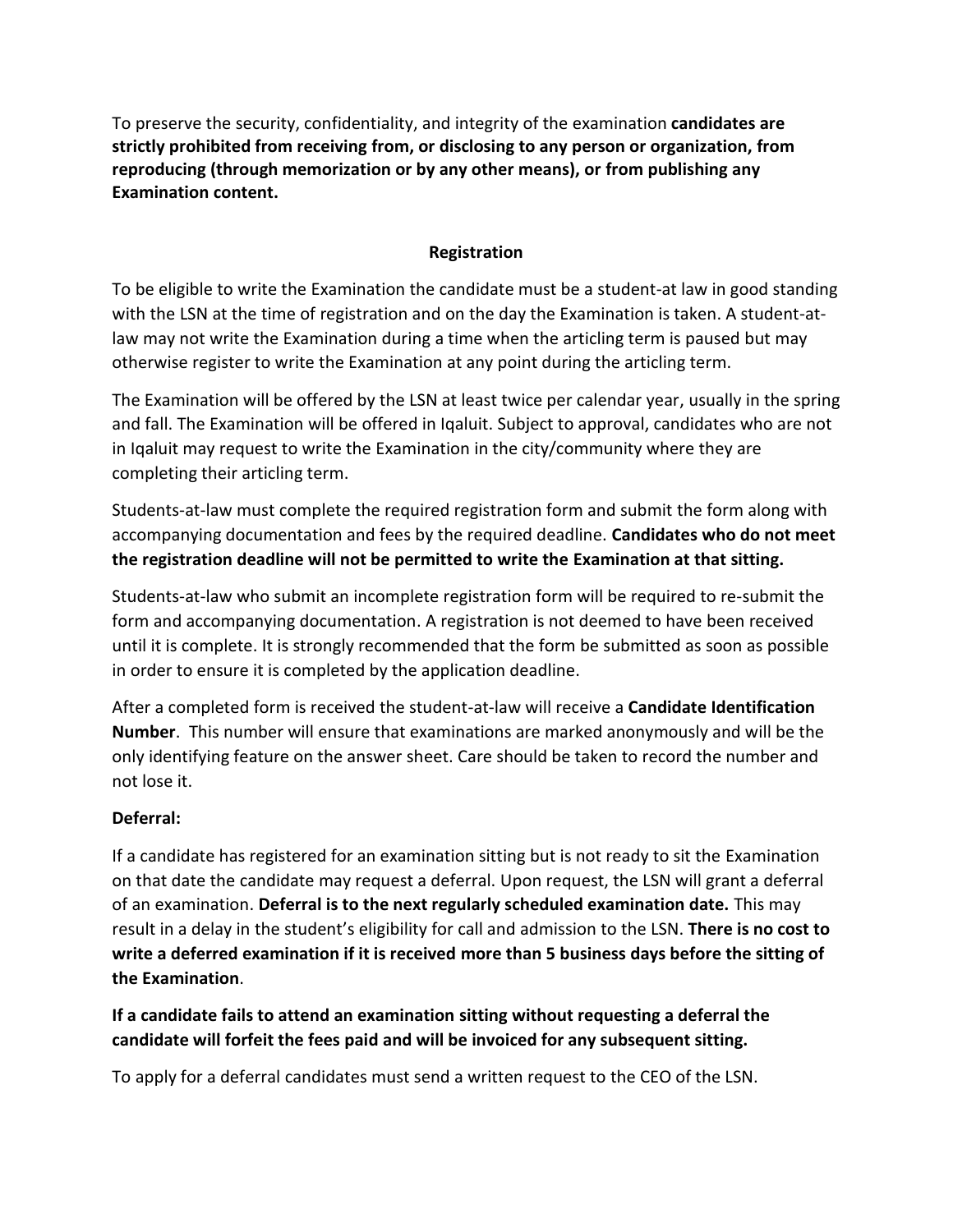#### **Unexpected Emergency or Medical Concern:**

If an unexpected emergency or medical concern arises that prevents a candidate from sitting the Examination they must inform the CEO of the LSN in writing as soon as practicable. The CEO may request additional information or supporting documentation from the candidate. Candidates who fail to write the Examination as scheduled and do not to provide sufficient evidence of an unexpected emergency or a medical concern will receive an official result of "unexcused absence" for the Examination and forfeit their registration fee. These candidates will be required to register for the next sitting of the Examination and pay the required registration fee.

### **Format And Timing Of The Examination Sitting**

### **Format:**

- **Part A** of the Examination uses a closed-book multiple-choice format. Each multiplechoice question has four answer options, only one of which is correct. There are 60 questions each worth 1.5 marks that form the basis of 90% of the overall score.
- **Part B** of the Examination consists of 4 questions in a constructed response format. Each question has a legal scenario requiring identification and consideration of the *Model Code of Professional Conduct* and related ethical issues. These questions are worth 10 marks and form the basis of 10% of the overall exam score.

Examinations may be written in either **English/Inuktitut or English/French.** 

At the examination site in Iqaluit announcements and directions will be made in English.

The **total length of the Examination is 3 hours**. There is no scheduled break, and the amount of time allotted for the Examination contemplates that candidates may need to use some of the allotted time to visit the restroom. Security protocols will be in place for all visits to the restroom.

Candidates must **mark their answers on the answer sheets provided**.

One **hard (paper) copy of the** *Model Code of Professional Conduct* (with the commentary) will be provided to each candidate at the beginning of the Examination.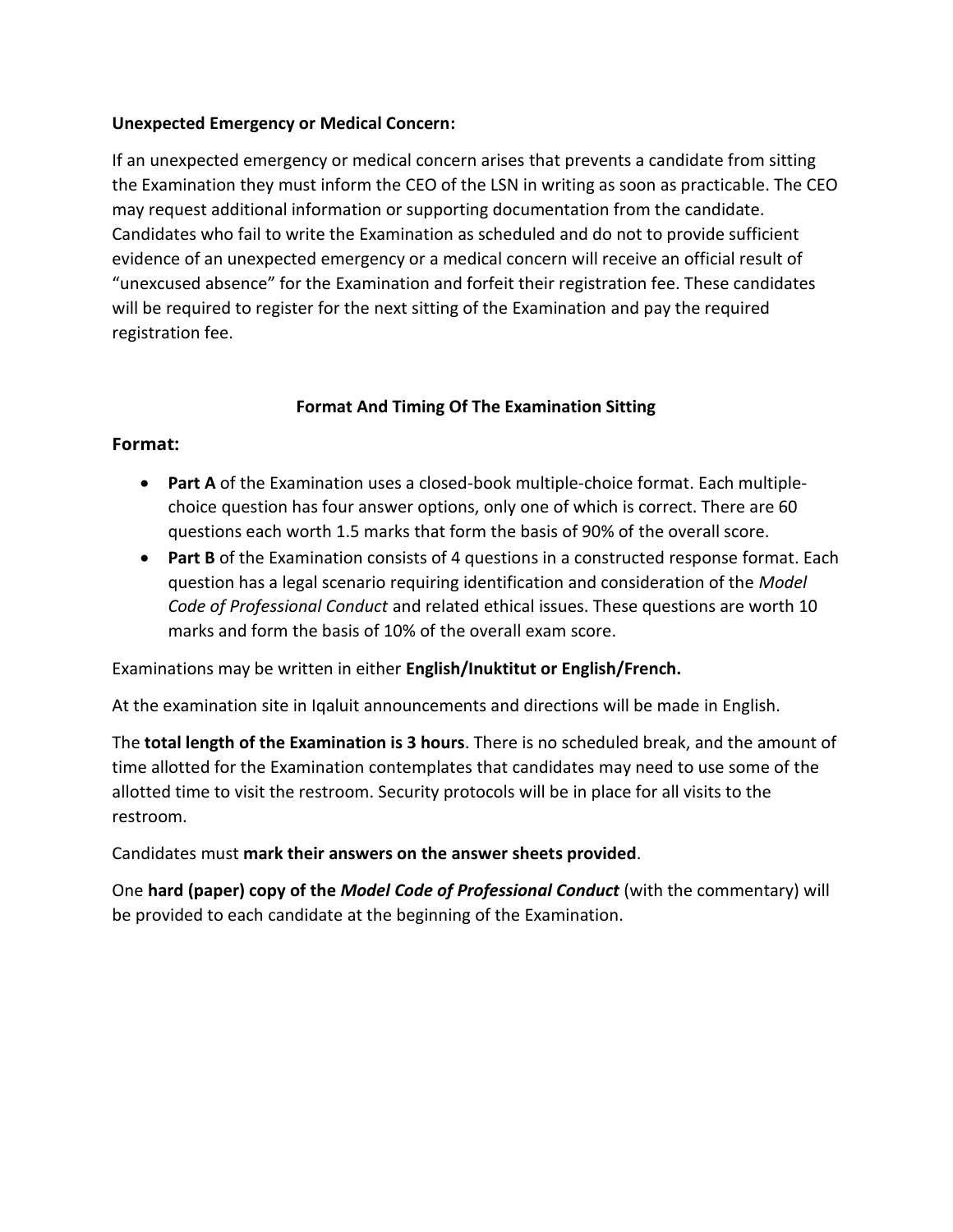# **The examination site:**

Candidates must be seated by no later than 15 minutes prior to the scheduled start of the Examination.

Candidates are not permitted to leave the testing area during the final 15 minutes of the allotted time for the Examination, even if they have completed their examination.

The temperature of the examination site may be different from what is most comfortable for each individual candidate. Candidates are encouraged to dress appropriately.

Candidates should be prepared for minor distractions during the examination sitting.

Candidates who are not in Iqaluit may request to write the Examination at an alternate site in the city or community where they are articling. They must propose an examination site and provide details of the location when registering for the Examination. The alternate site must be approved in advance. Candidates must comply with any conditions that accompany the approval.

### **Proctoring During the Examination:**

Proctors will monitor and observe all candidates during the examination sitting. Candidates must comply with any instructions from the Proctors.

Candidates who request to write the Examination at an alternate site must have an approved proctor. They must propose a proctor when registering for the Examination. A proposed proctor must be a member in good standing of the LSN. The proctor must agree to enforce the rules and protocol and be available to monitor the candidate for the duration of the Examination.

Proctors will monitor examination timing they will instruct candidates when to start and stop writing the Examination.

No verbal time cues will be provided during the writing of the Examination. Candidates may make use of a watch or stopwatch to monitor their progress through their Examination.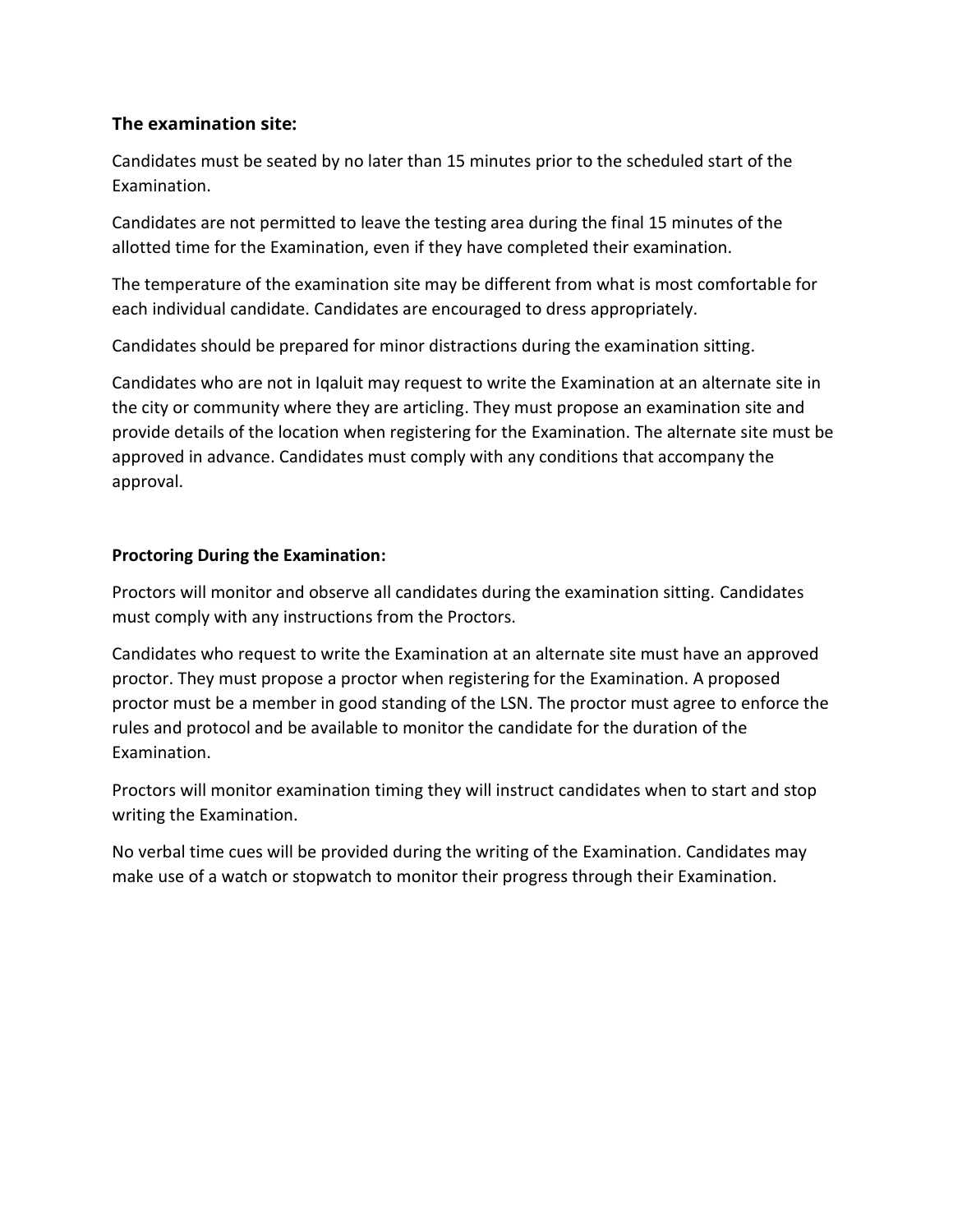# **Personal Belongings:**

The following are the only items permitted. Candidates must not bring any items to the examination sitting area not permitted. Personal belongings must be in a clear plastic storage bag (such as a Ziploc bag).

- Pencils, pens, highlighters, erasers
- Identification
- Food in its original wrapping/container or re-covered in a clear wrapping (e.g., plastic wrap)
- Hygiene products
- Foam earplugs
- Keys
- Medication in clear containers or clear packaging (and not in non-clear pillboxes, organizers, or cases)
- Tissues (loose or in a clear wrapping)
- A wallet
- Unused sticky notes and notepaper (subject to screening and approval by a Proctor)

Candidates may also have:

- Non-alcoholic beverages in clear, resealable plastic containers.
- A wrist watch, stopwatch, or timer that does not transmit (not one that is simply not in transmission mode).
- **Candidates may not use a cellphone or other electronic device as a timekeeper.**

The following are prohibited items that candidates may not possess during the Examination:

- Devices or technologies that can photograph, receive, transmit, or record any information (including video, audio, still, and motion).
- Electronic devices including computers, USB keys, tablets, cell phones, earphones, earbuds, headsets.
- Electronic bracelets of any kind.
- Food or other personal items not in an approved container.
- Notes; copies of statutes or other materials.

### **Registration Upon Arrival:**

Upon arrival at an examination site candidates must report to the registration desk to sign the registration sheet in the presence of a Proctor. Candidates may be asked to present photo identification at that time for confirmation of their identity.

Following registration, candidates must submit to an inspection by Proctors of all personal items. Proctors will be closely monitoring candidates as well as candidates' belongings, clothing, glasses, pockets, buttons, etc. for prohibited items.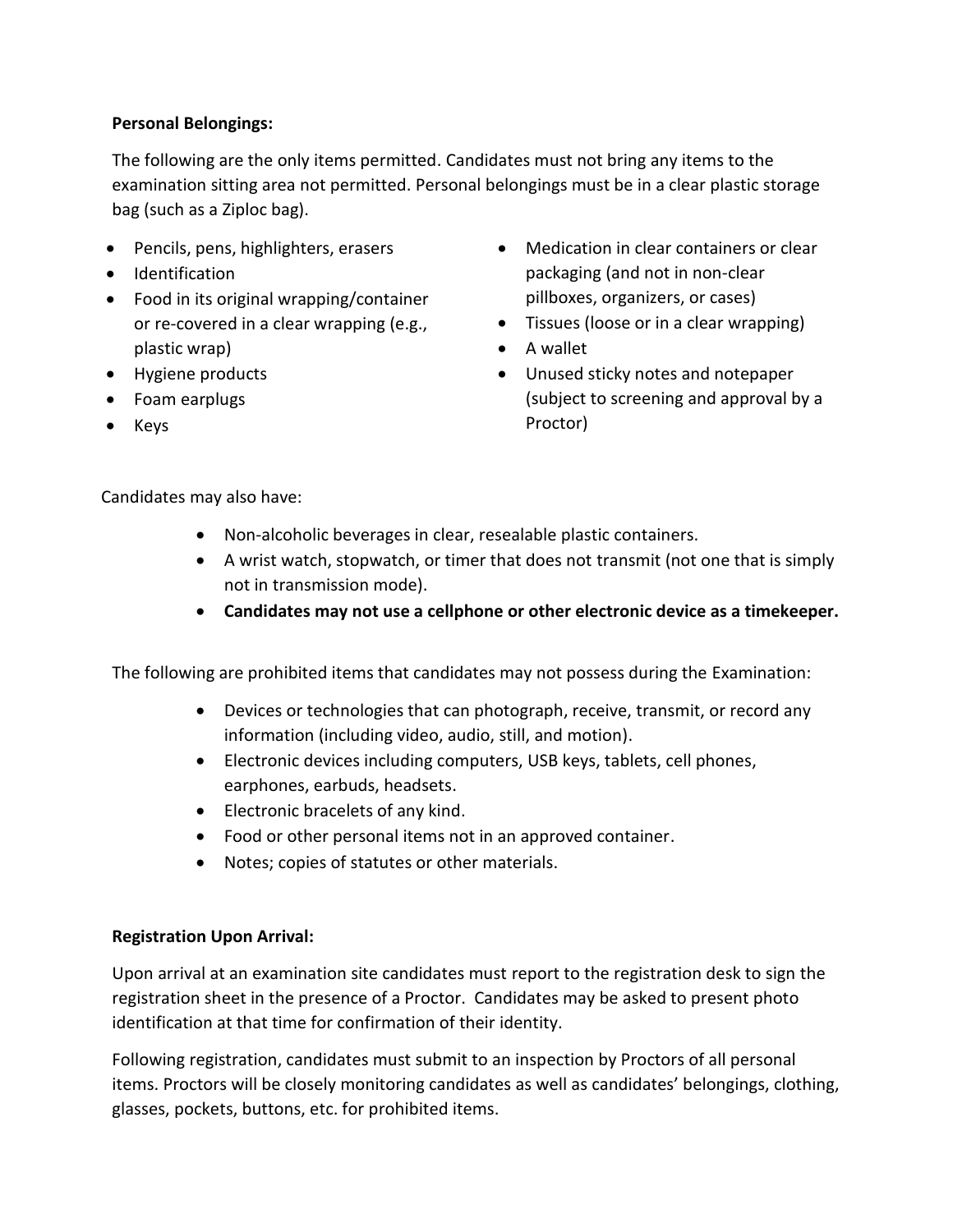Candidates should be prepared to comply with all Proctor instructions. If candidates have any concerns about a specific request, they should immediately request to speak with a LSN staff member.

Once seated a Proctor will issue the candidate a sealed examination package. **Candidates must not open the sealed examination package until instructed to do so.** Once seated candidates are not permitted to leave (even for a restroom break) until at least 30 minutes has elapsed after the start of the examination sitting. **Candidates who exit prior to the allotted time will not be permitted re-entry.**

A **candidate who opens the sealed examination package is deemed to have attempted the Examination.** The candidate's answer sheet will be marked, and an official result given, whether or not the candidate completes the Examination.

#### **Leaving the Testing Area:**

Candidates who determine that they have completed their Examination prior to the end of the allotted time must raise their hand and remain seated until a Proctor has attended their desk.

In order not to disturb candidates who are still writing, candidates who exit prior to the allotted time must do so quietly and must not gather must leave the area immediately.

As indicated above, candidates who determine that they have completed the Examination during the final 15 minutes of the allotted time are not permitted to leave early and must remain seated until the announcement is made for all candidates to stop writing.

In order for a candidate take a restroom break they must raise their hand and remain seated until a Proctor has attended their desk. A proctor will escort the candidate to and from the restroom.

### **Procedures for the Conclusion of the Examination Sitting:**

When the Proctor makes the announcement that the allotted time for the Examination is over all candidates must immediately stop writing, put down pencils/pens. **Candidates who fail to abide by an instruction to stop will receive an official result of "Fail" for the Examination.**

At the conclusion of the Examination all candidates must remain seated until Proctors have collected all materials required to be collected by the Proctors and advised candidates that they may leave their seats. Restroom breaks are not permitted during this time.

Proctors will collect the answer sheets and any paper-based materials provided. Candidates must demonstrate to the Proctor that they do not possess any paper materials when leaving the examination site.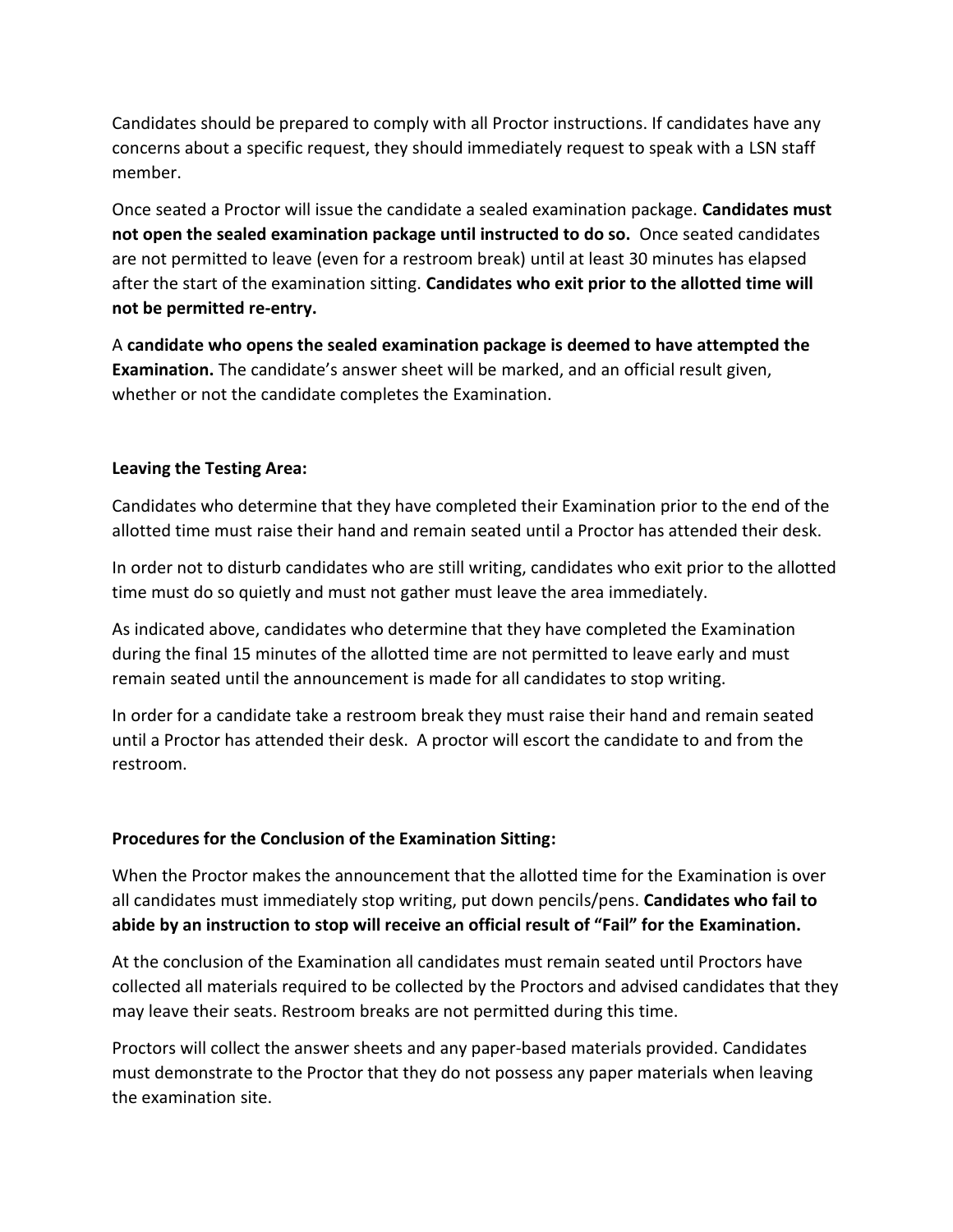#### **Conduct**

#### **Candidates must:**

- Arrive for the Examination in sufficient time to register and be seated before the Examination commences (note that candidates will not receive additional time to complete their Examination if they begin writing their Examination after the Examination has started);
- Comply with all registration and screening procedures;
- Be seated and ready to listen to any announcements by 15 minutes prior to the scheduled start time of the Examination;
- Keep any garment they are not wearing (e.g sweater) under their seat;
- Comply with these Rules and Protocol;
- Comply with all requests or instructions made by a Proctor before, during, or after the Examination;
- At any time upon the reasonable request of a Proctor or the LSN staff, allow the Proctor or the staff member to inspect their personal property for prohibited items and/or compliance with these Rules and Protocol;
- Keep any permitted items in their storage bag and visible;
- Raise their hand if they require assistance or the use of the restroom and, in all cases, wait for a Proctor to attend and assist them (in the case of a restroom visit, a Proctor escort candidates to and from the restroom);
- Mark their answers on the answer sheet provided;
- Write only their Candidate Identification Number on their answer sheet. Candidates must not mark their answer sheets in any other way that identifies them.

### **Candidates must not engage in any of the following:**

- Engage in any form of dishonesty, fraud, cheating, misrepresentation or other misconduct in respect of an examination;
- Be in possession of, use, rely on, or consult an unauthorized source of information at any time during the Examination;
- Have access to, access or use any electronic, communication, recording or similar device during the Examination or while in possession of an examination package;
- Copy another candidate's answer to a question on an examination;
- Receive an answer to a question on an examination from another person or entity;
- Share any materials or items with any other candidate during an examination sitting;
- Look at any other candidate's print materials during an examination or allow another candidate to look at their print materials;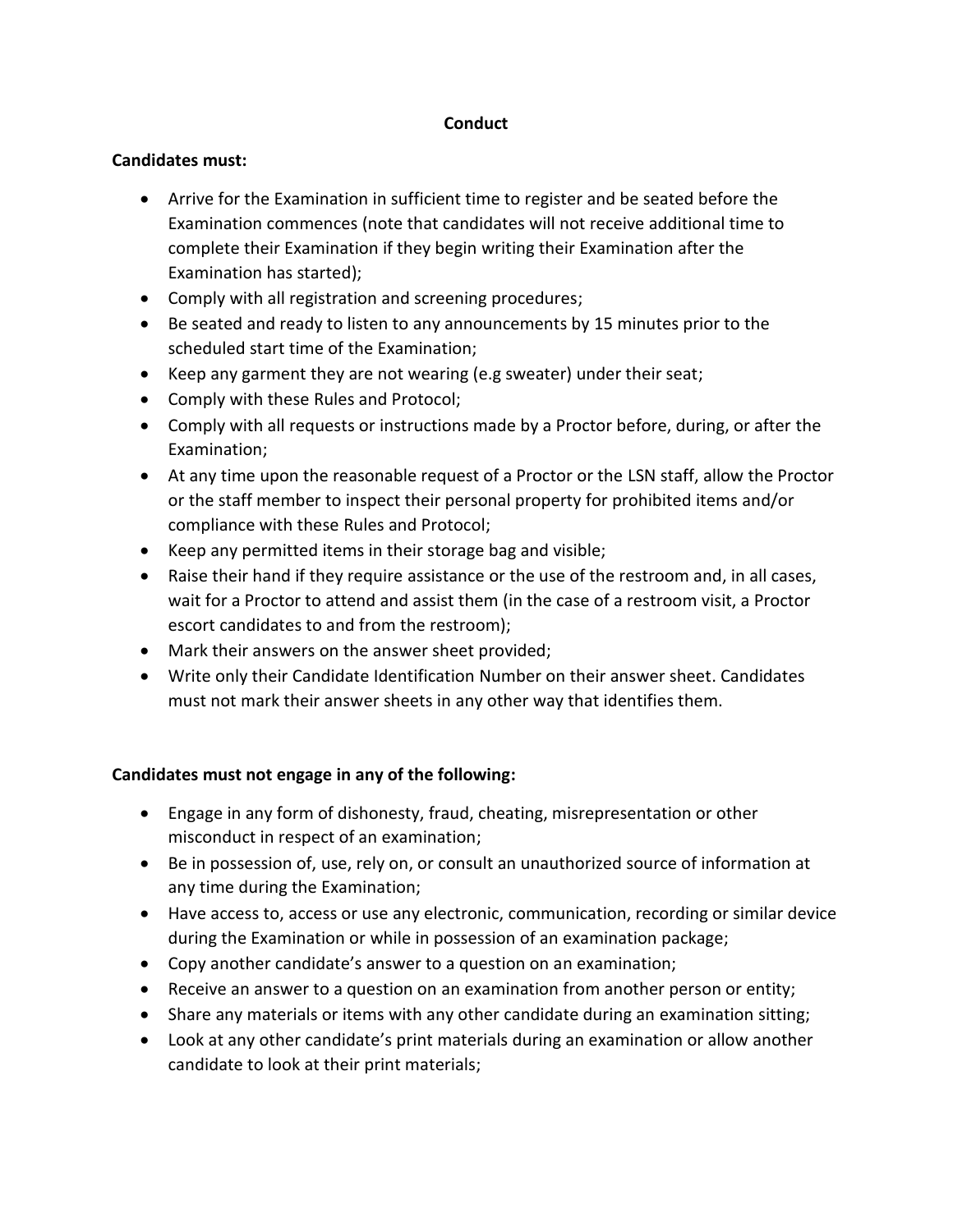- Communicate through any means with anyone during the examination sitting (including in the restroom, on the way to or from the restroom, or while exiting), other than to request assistance from a Proctor;
- fail to abide by the instructions and directions of a Proctor;
- write any answers before the beginning of the Examination;
- continue writing after the Proctor has advised the Examination has ended.

Candidates should be respectful of other candidates and be careful not to create any continuing distraction by sound or movement that could disrupt the concentration of other candidates.

Candidates should not consume food that is especially noisy or distracting or has a strong scent.

Candidates should advise the LSN immediately should they become aware of the existence of a breach of these Rules and Protocol.

Candidates should not permit anything to occur that could reasonably be expected to negatively impact the security or integrity of the Examination.

#### **Breach of the Rules and Protocol:**

Any breach of these Rules and Protocol may result in a candidate being asked to leave the examination site and may result in a 'fail' result on their examination. In addition the LSN may direct the preparation of a written report on the conduct of the candidate and its provision to the chair of the discipline committee.

#### **Accessibility And Accommodation**

Notwithstanding any provision or requirement contained in these Rules and Protocol, a candidate who requires accommodation may request accommodation and the LSN will provide accommodation to the candidate in accordance with LSN policies. For further information regarding accessibility accommodation please contact the LSN.

Candidates are prohibited from disclosing any accommodation granted to them by the LSN, or information related thereto, to any person other than a medical professional or the candidate's family, friend or service provider such disclosure being permitted for the strict purpose of receiving support with the implementation of an accommodation.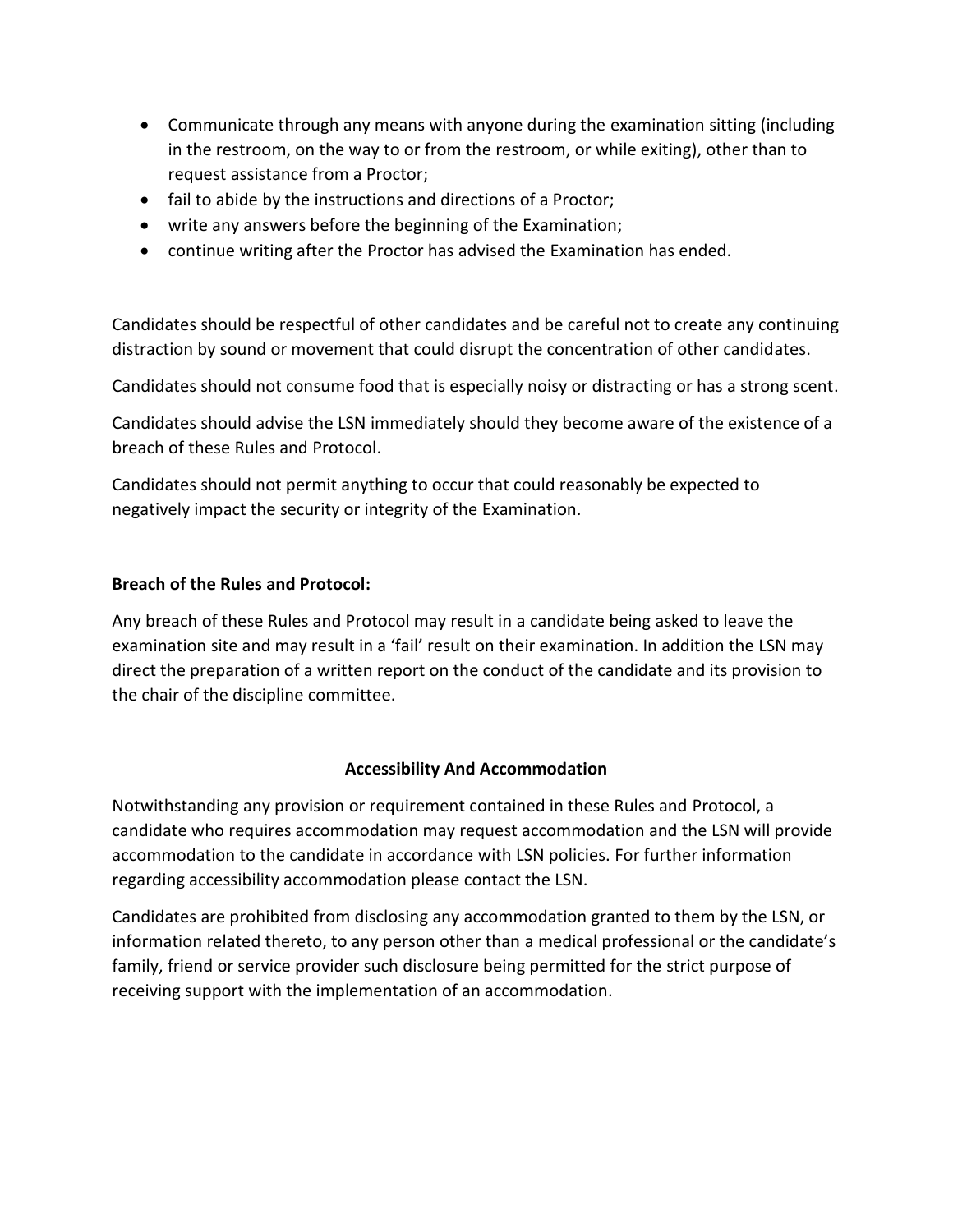#### **Marking And Examination Failure**

The LSN Executive will appoint three (3) members of the LSN (the markers) to mark the examination. Examinations will be marked individually by markers. The passing grade for the examination will be set by the markers collectively after the first sitting of the Examination in May 2022.

**To successfully pass the exam candidates must pass both Part A and Part B.** The Examination administrator will email candidates their individual result (an overall pass/fail grade). Candidates can expect to receive their examination result 3 weeks after sitting their examination.

#### **Failed Examination:**

A candidate who fails to receive a passing score on the first attempt will be entitled to write a second examination at the next scheduled sitting. The candidate will be required to complete a registration form and pay the registration fee.

A candidate who fails for a second time may be permitted to write a third time with the permission from the Executive on such terms and conditions as the Executive may determine. The decision of the Executive is final.

A candidate who fails an examination is entitled to review a copy of the marked examination in the LSN offices at a time set by the CEO but is not entitled to reproduce the examination or any portion thereof in any manner whatsoever. Such a review should occur as soon as is practicable. The candidate must make this request in writing.

A candidate may also apply to have any failed examination re-marked. For each re-mark of an examination, there is a fee of \$105 (\$100 plus GST).

**These Rules and Protocol may be updated. The LSN may also provide information about a specific examination sitting prior to the date of that sitting.**